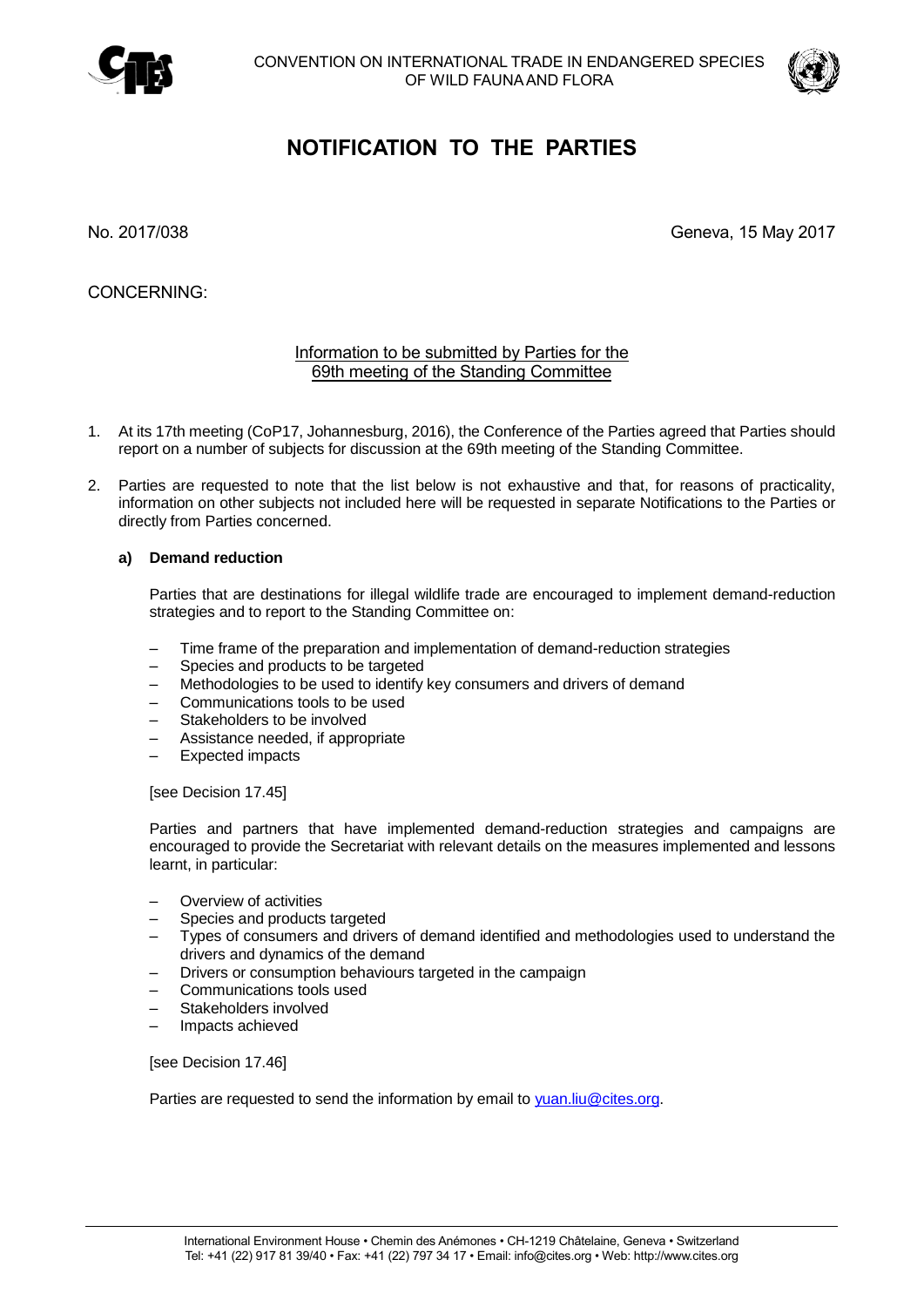#### **b) Traceability**

Parties are requested to provide information on the development of projects related to traceability, in particular:

- A short synopsis of traceability project(s) (1/2 to 1 1/2 pages)
- Contacts of a focal point that can provide further information on the project(s)
- Links to or attachments of relevant project documents, reports, presentations, etc.

[see Decision 17.154]

Parties are requested to send the information by email to [markus.pikart@cites.org.](mailto:markus.pikart@cites.org)

### **c) Capacity building needs**

Developing countries and countries with economies in transition are requested to provide to the Secretariat precise information on their capacity building needs, in particular:

- Area of capacity building activity needed
- Preferred method for delivery (e.g. training, workshops)
- Target audience
- Whether or not funding or in-kind contribution is available for the requested activity

[see Decision 17.34 d)]

Parties are requested to send the information by email to [haruko.okusu@cites.org.](mailto:haruko.okusu@cites.org)

## **d) Capacity building and identification materials**

The Parties are also encouraged to provide information on available capacity building materials, and identification and guidance materials that are used by Parties, and particularly by enforcement and inspections officers, to facilitate implementation of the Convention. Parties may wish to send:

- A URL link to capacity building materials, and identification and guidance materials; or
- The actual capacity building materials, and identification and guidance materials (in PDF, PPT, or other file formats) as an attachment to an email.

[see Decision 17.160]

Furthermore, intergovernmental organizations, non-governmental organizations, UN and specialized agencies, institutions, associations, private businesses and other stakeholders are also invited to send any capacity building and identification materials that they may have, which could assist Parties in their implementation of the Convention. Parties are encouraged to invite stakeholders in their countries and regions in this regard.

Parties and other stakeholders are requested to send the information by email to [haruko.okusu@cites.org.](mailto:haruko.okusu@cites.org)

#### **e) Identification materials related to tiger skins**

Tiger range States are requested to inform the Secretariat whether they have photographic identification databases for tigers, and the capacity to identify tigers from photographs of tiger skins, and if so, the contacts of the relevant National focal points or agencies.

[see Decision 17.164]

Parties are requested to send the information by email to [haruko.okusu@cites.org.](mailto:haruko.okusu@cites.org)